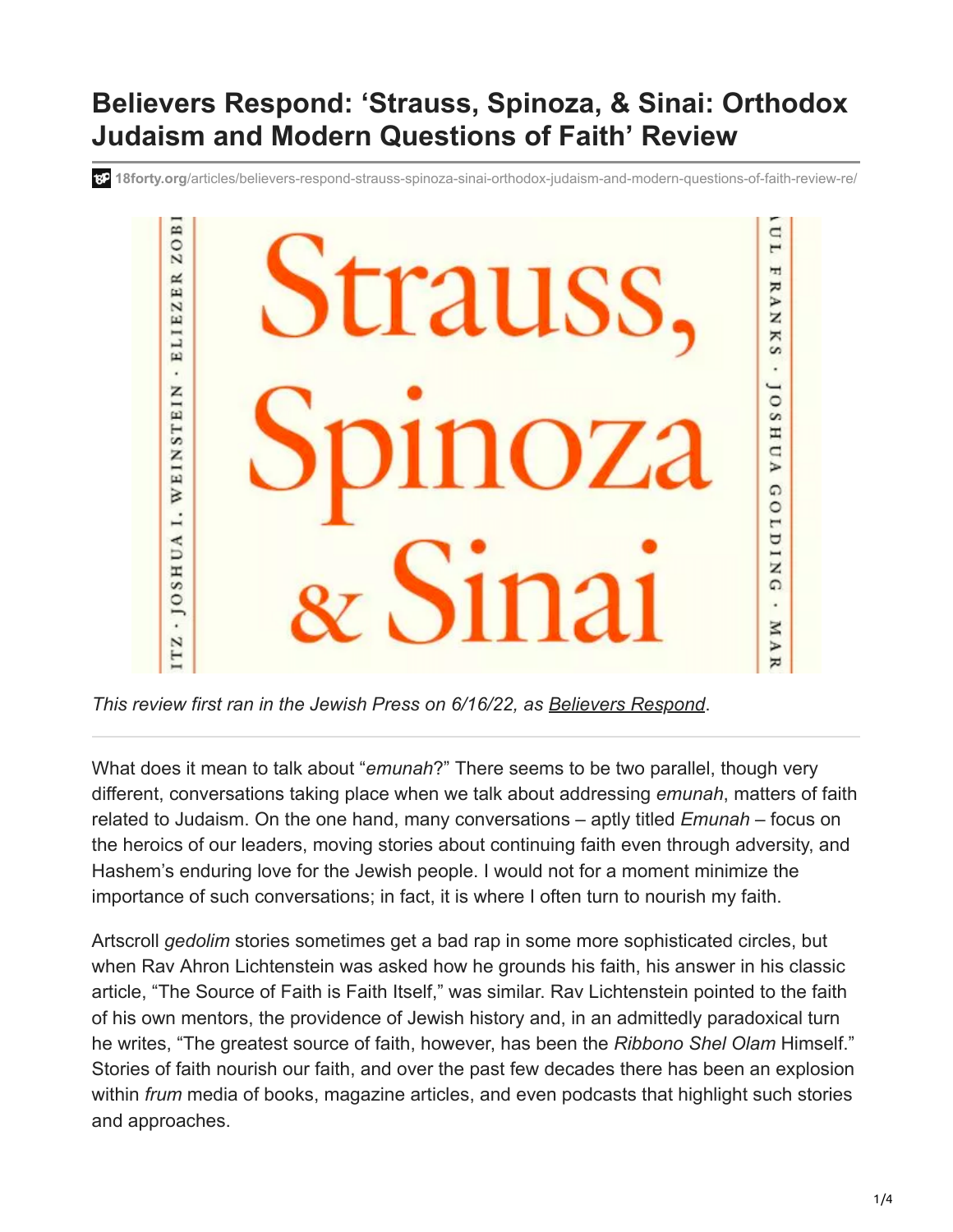But there is another kind of *emunah* conversation taking place, though it is rarely within the pages of *frum* magazines, books or podcasts. Such conversations seek to ground faith and find a foundation for *Yiddishkeit* by building with other materials. These conversations use words like rationality and theology, and discuss the finer points of religious faith such as biblical authorship, the existence of God, and the development of the Oral Law throughout the generations. These conversations had their heyday – mostly in the 60's and 70's, in the pages of Orthodox periodicals such as *Tradition* and in Jewish outreach seminars like Aish HaTorah's "Discovery."

By and large, such conversations have receded to the periphery of Orthodox discourse. Our institutions have shifted from ideological motivation, marked by the former, to a more experiential grounding of faith. By and large, this shift has been successful. Throngs of young Jews sing and dance at *tisches* and proudly display #TYH (Thank You Hashem) bumper stickers on their cars. To an outside observer, the faith of the masses within the Orthodox community has never been stronger. Maybe more rational grounding of faith made sense decades ago, some would reasonably argue, but why unpack that can of worms when it seems like the repository of our experiential faith has never been deeper and more sound?

This, of course, is only half the story. In the nooks and crannies of Jewish life, many are struggling with faith and what they are seeking is not a moving story or the inspiring sacrifices of the previous generation: they want to know if Judaism is real.

Two years ago, I began 18forty, a media initiative to address big Jewish questions, in order to address such issues. The whole project began with a call from a concerned father who wanted to know how to respond to issues related to biblical criticism that were appealing to his son. I resisted. It's a small audience, I reasoned, most aren't interested in these questions – why can't we stick to the moving experiential stories and ideas that have preserved our community for so long? Wouldn't it be easier to build an audience by just interviewing Mordechai ben David every week?

And then we began, and the calls and individuals began to pour in. First, in response to our series on Biblical Criticism and then, more recently, in response to a series we ran on the rationality of religion: Students in yeshiva, *chasidim* in Williamsburg, concerned family members and bewildered couples – all searching for a foundation for their faith.

Our [opening episode](https://18forty.org/podcast/anxiety-and-rationality-a-personal-anonymous-account/) on rationality on 18forty featured an anonymous interview with a professional, no one famous, who was struggling to find a way to rationally ground his faith. I was skeptical anyone would want to listen – it was certainly a far cry from a celebrity interview. But it was one of our top 10 most listened-to episodes; several thousand people tuned in to listen to him grapple with his faith.

And this is why I was so heartened by the work *Strauss, Spinoza & Sinai: Orthodox Judaism and Modern Questions of Faith*, edited by Jeffrey Bloom, Alec Goldstein and Gil Student. As I pointed out to the project's main driver, Jeffrey Bloom, it is not a great title. Strauss and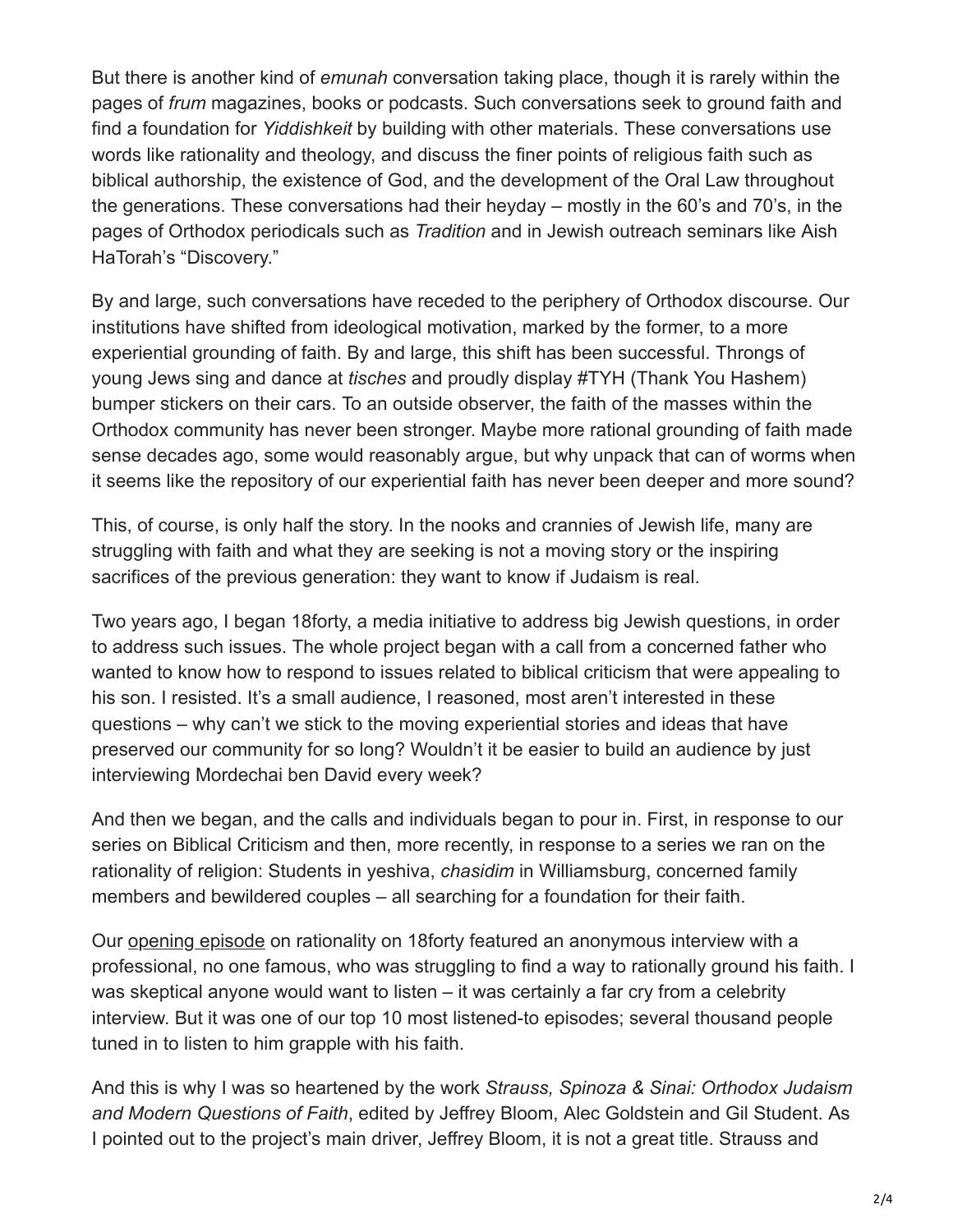Spinoza are not names that will excite many. In fact, Jeff reached out to me to contribute and after reading his initial email, which I struggled to decipher, I turned him down. I am no expert in Straussian thought and all I know about Spinoza is the recent brouhaha that surfaced in the Amsterdam community. But, as I soon discovered after reading the book, this volume is really about neither. It is about reigniting that second kind of conversation about *emunah* – Can we still find a way to ground our faith in the modern world?

I am still astonished by [Jeff Bloom](https://18forty.org/podcast/jeff-bloom-some-guy-wrote-a-book-about-jewish-theology/), the primary editor of the volume. We have only met once in passing. He sends me emails, usually about my tweets that I ignore more often than not, and he doesn't hold any serious role as far as I know as a rabbi, educator or organizational leader. He's just some guy. And yet, this volume assembles an incredible line-up of scholars and thinkers (though as he readily admits, not enough women) to advance the conversation of grounding faith in the modern world.

What possessed him to write such a book? Why write this book when more experiential *emunah* seems to be working just fine? Why disrupt what seems to be going so well?

He addresses this in his thoughtful introduction and provides two reasons. "One touches on how we Jews talk amongst ourselves about Judaism, and the other touches on our participation in the larger conversation that goes on around us."

Allow me to quote his explanation of the former, our internal conversation, which relates to the larger question of how we discuss *emunah* itself. Jeff writes:

"…Orthodox Jews produce a tremendous amount of erudite and thoughtful writing about Judaism. But the vast majority of it assumes the reader already accepts the assumptions of Orthodox Judaism and then proceeds to speak intelligently within those assumptions. But there is very little serious conversation about the assumptions themselves. This collection seeks to fill this gap."

And the volume assembles some of the greatest minds to address this issue, including [Shmuel Phillips,](https://18forty.org/podcast/shmuel-phillips-reclaiming-judaism/?utm_source=mailchimp&utm_medium=email&utm_campaign=rationality&utm_content=phillips&utm_source=18Forty&utm_campaign=30fee0fcd1-EMAIL_CAMPAIGN_5_12_2020_Bergmann_COPY_01&utm_medium=email&utm_term=0_6d1b1243f8-30fee0fcd1-410082117) [Meir Triebitz](https://18forty.org/podcast/rabbi-meir-triebitz/), Shalom Carmy, Jeremy Kagan, [Simi Peters,](https://18forty.org/podcast/simi-peters-building-new-faith-foundations/) [Sam Lebens](https://18forty.org/podcast/samuel-lebens-the-line-between-rationality-and-mysticism/), and [Moshe Koppel.](https://18forty.org/podcast/dr-moshe-koppel-halacha-as-a-language/)

The approaches presented to address this gap span the spectrum of Jewish thought. Some question the premise, "Do we really have to know that Orthodoxy is true? Perhaps belief or even something bordering on merely probabilistic is enough to couch our faith." Not everyone in the volume is pleased with this, particularly an argument based on probabilities.

Rabbi Carmy, in his inimitable style, calls this "an argument for businessmen." We should want to live our lives based on the firm grounding of truth, Rabbi Carmy insists. Rabbi Jeremy Kagan, as he does in many of his writings, questions whether it is fruitful to superimpose the assumptions of the rational enlightenment onto religious inquiry. Always a